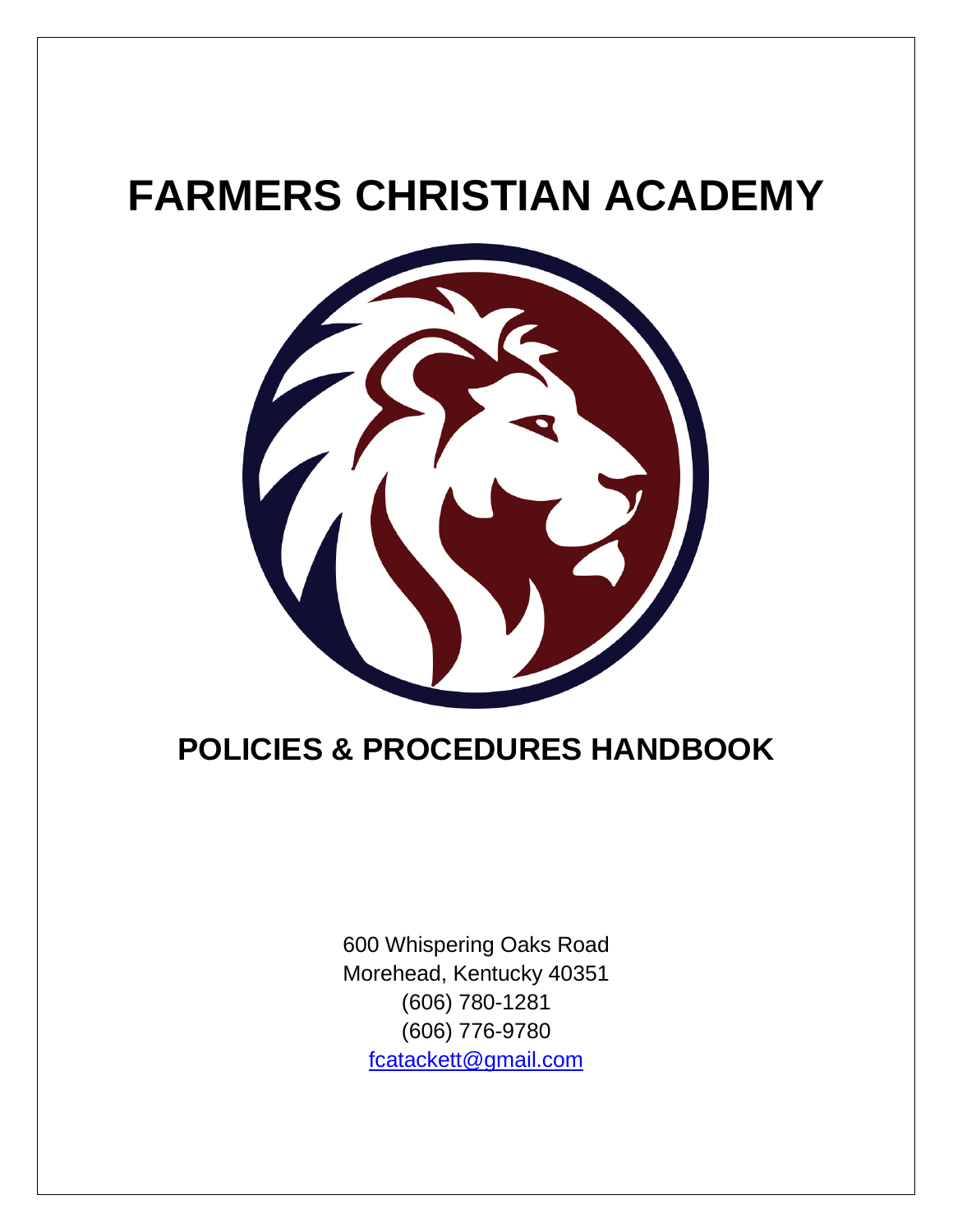

# **FARMERS CHRISTIAN ACADEMY**

600 Whispering Oaks Road, Morehead, Kentucky 40351 (606) 780-1281 | (606) 776-9780 fcatackett@gmall.com

Dear Parent.

We trust the School Policies and Procedures Handbook will be helpful in answering questions about Farmers Christian Academy. Our school ministry is a vital part of our church ministry. What we believe and hold to as a church, we believe and hold to as a school. As you will see on the following pages, our sole authority for faith and practice is the Word of God. We do not teach religion, necessarily, we teach the Word of God. If we can be of any further assistance as a church, please contact me.

In Christ.

Jóe Cline, Pastor House of Prayer

Dear Student.

Welcome! I am excited that you have chosen to attend Farmers Christian Academy' It is my goal to provide you with a safe, positive. Christ-centered learning environment. With your cooperation, reaching this goal will be easy. I will be praying for you daily throughout the year. I encourage you to study diligently and learn as much as possible. Set goals that will help you avoid mediocrity and become excellent. Be the best you can be, for God always has and always will give His best to His children. Good grades and a good education are very important. Your handbook contains important information and quidelines to help you succeed in attaining your educational goals. Best wishes for success in all your educational pursuits.

In His Service.

Lesley ackety

Lesley Tackett, Administrator Farmers Christian Academy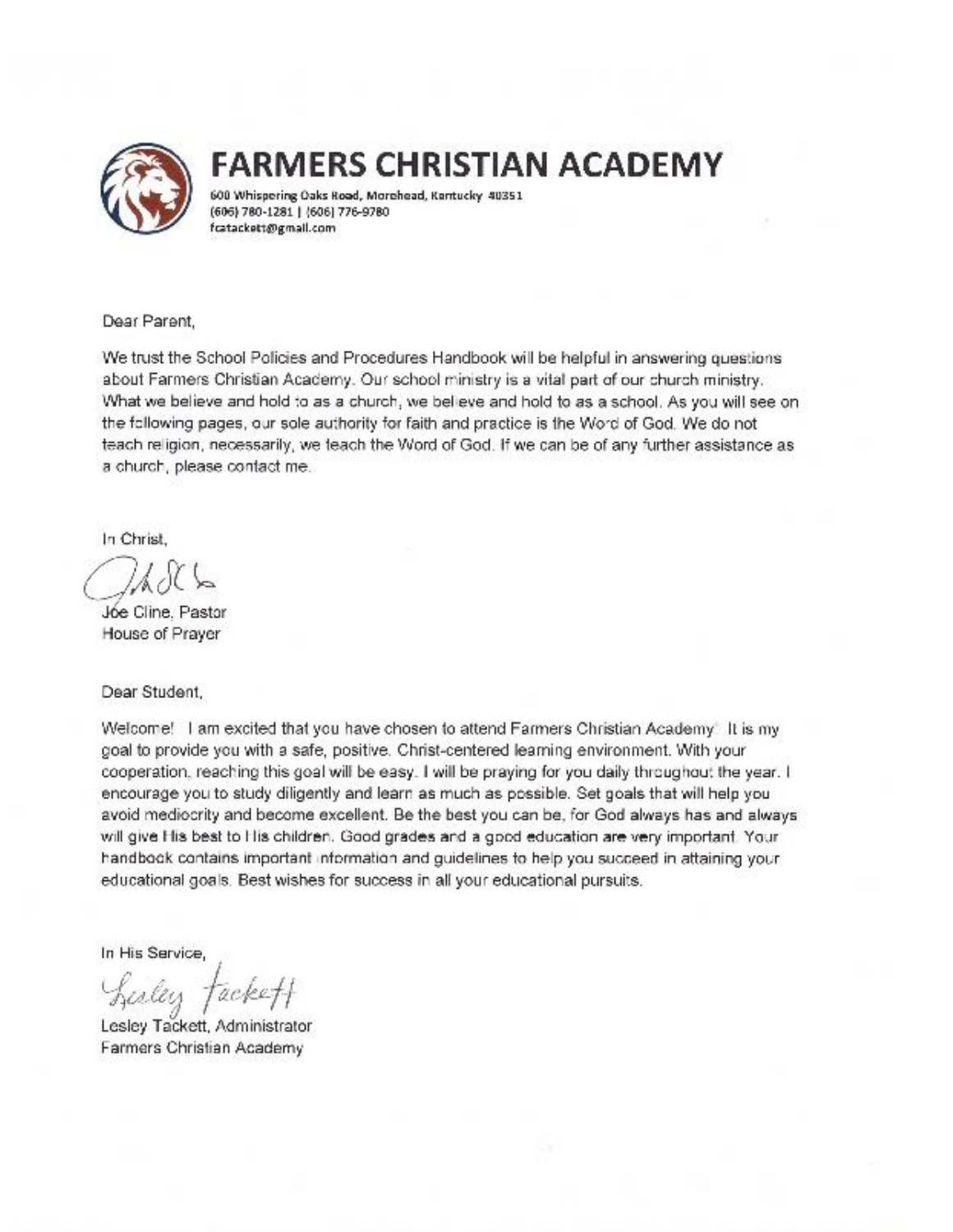## **Table of Contents**

| 14 |
|----|
|    |
|    |
|    |
|    |
|    |
|    |
|    |
|    |
|    |
|    |
|    |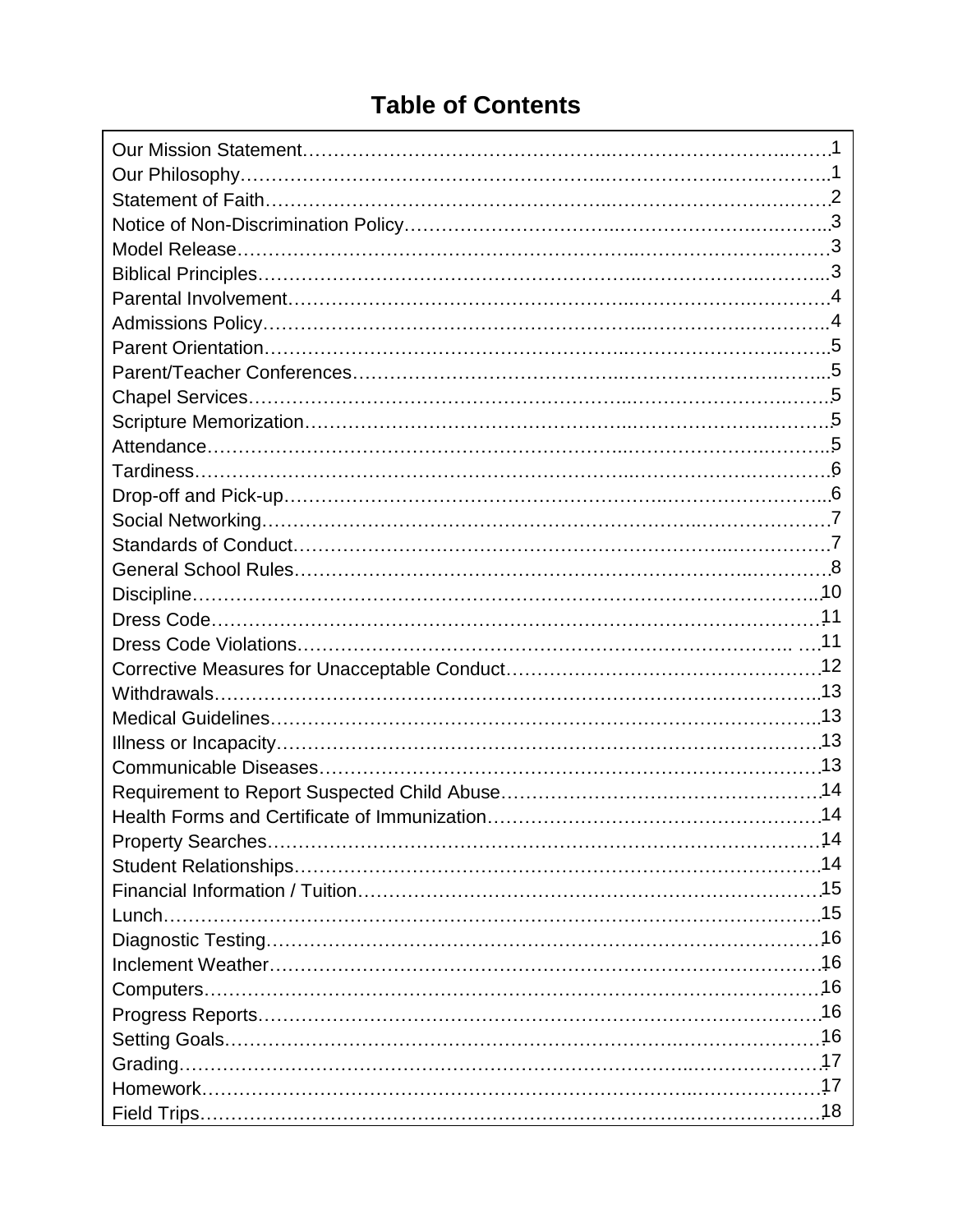### Our Mission Statement

The mission of Farmers Christian Academy is to lead students to a close and personal relationship with our Lord and Savior, Jesus Christ; to train up the next generation of children for Christ; to provide a Biblically based, individualized education; and to prepare and guide all students through an arduous program of academic excellence by Christ-centered teaching, application, and example.

### Our Philosophy

Farmers Christian Academy is based upon the Word of God. The primary objective and purpose of the academy is to train the student in the way of life presented in the Scriptures while giving him a quality education for life.

Since Farmers Christian Academy is a ministry, evangelistic efforts are made to bring all students to a saving knowledge of Jesus Christ so that the teaching of spiritual truths may have a firm foundation. This is followed by instruction in right thinking, good conduct, and clean living in the light of the principles of God's Word. We adhere to Biblical principles concerning life, marriage and family values.

Our academic program emphasizes the mastery of the fundamentals necessary for satisfactory achievement and stresses the acquisition of facts and concepts in the various areas of study. Methods of teaching proven to be effective are utilized as we encourage each student to do their best to reach their full potential.

The objective in building a private Christian school is to obey the Scriptural imperatives of **Deuteronomy 6:5- 7**, *"...love the Lord thy God with all thine heart, and with all thy soul, and with all thy might. And these words, which I command thee this day, shall be in thine heart: And thou shalt teach them diligently unto thy children…."* Children are gifts from God (**Psalm 127:3-5)**, and parents are mandated by God to "train-up" their children in the way of the Lord and not the ways of the world (**Proverbs 22:6; Ephesians 6:4**). Teaching is training. Training for life must include training for eternity. This is why character training is an integral part of what we do. The school staff works closely with parents to train the child in the way he should go. Part of the philosophy of ministry that we hold to is the simple fact that parents are the most important educators that a child will ever have. That is why we desire to work closely with parents in educating their children.

Attending Farmers Christian Academy is a privilege and not a right. The goal of this school is to train Christian youth of every ability in the highest principles of Christian leadership, selfdiscipline, individual responsibility, personal integrity, and good citizenship. This school stands without apology for the Word of God, and the highest standards of morality and Christian behavior. All of our policies, rules, and regulations are Biblically based.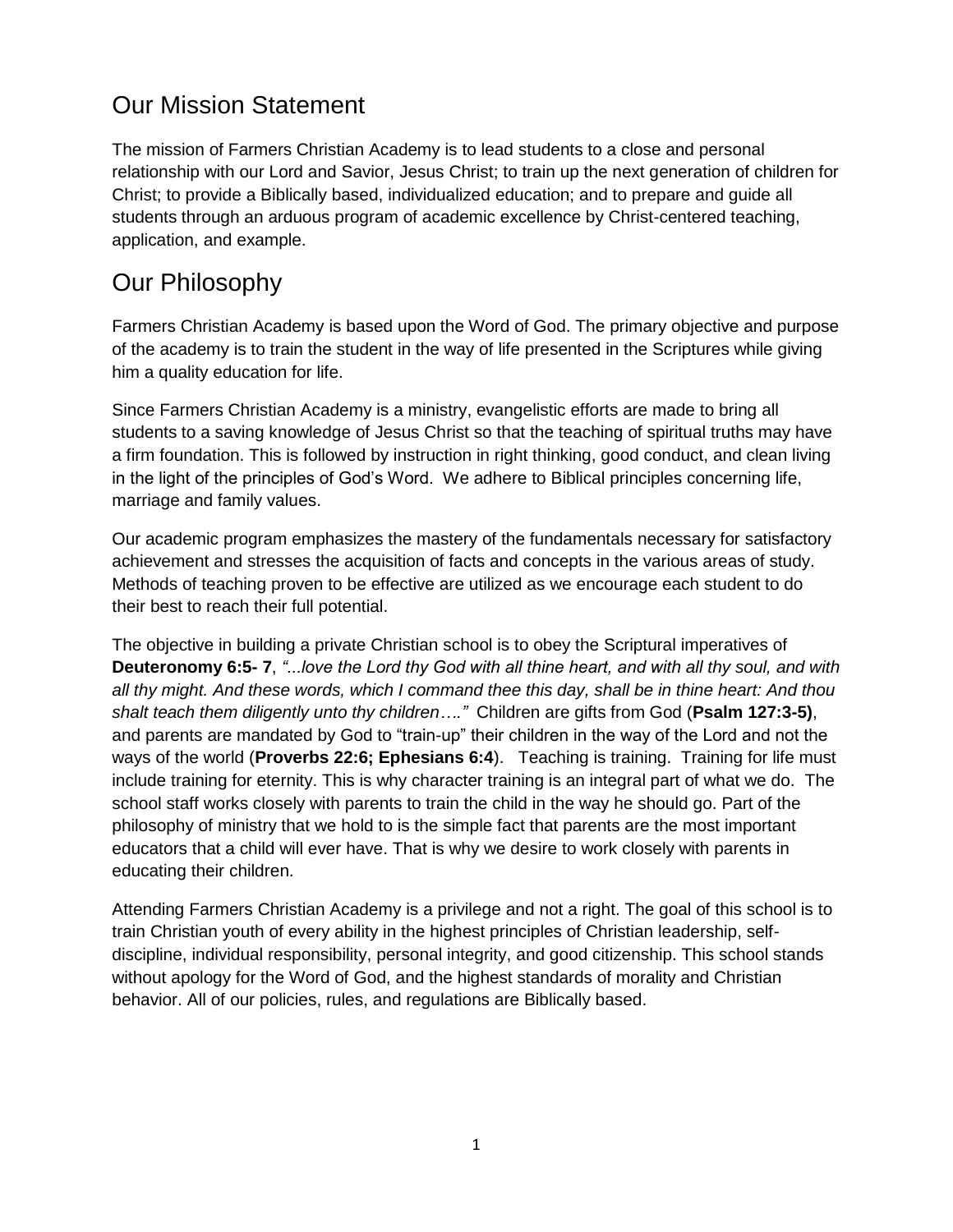### Statement of Faith

The sole basis of our beliefs is the Bible. We believe that all sixty-six books of the Old and New Testament were uniquely, verbally, and fully inspired by the Holy Spirit and were written inerrant in the original manuscripts.

- There is only one God, who eternally exists in three persons Father, Son, and Holy Spirit – each of whom possesses equally all the attributes of God.
- Jesus Christ is the Son of God who became flesh by the miraculous conception by the Holy Spirit and His virgin birth.
- Jesus lived a sinless life and voluntarily died on the cross as a substitute for human sins. By doing this, he satisfies divine justice and accomplished salvation for all who trust in Him alone.
- Jesus rose from the dead three days after He was crucified in the same body.
- Jesus ascended into Heaven and sat down at the right hand of God to be the mediator between God and humanity where He continually makes intercession for those who are born again.
- Adam and Eve were created in the image of God. They sinned by disobeying God which brought all people under divine condemnation.
- Salvation is a free gift of God's grace given to those who repent of their sins, confess Christ as their Lord, and put their faith and trust in Him alone.
- Jesus is the Head of the Church, His Body, which is composed of all people, living and dead, who have joined Him through saving faith.
- Jesus will come again to the Earth personally, visibly, and bodily to fulfill history and the eternal plan of God.
- Jesus commanded all believers to proclaim the Gospel throughout the world and to disciple people from every nation. The fulfillment of the Great Commission requires that all worldly and personal ambitions be subordinated to a total commitment to Him who loved us and gave Himself for us.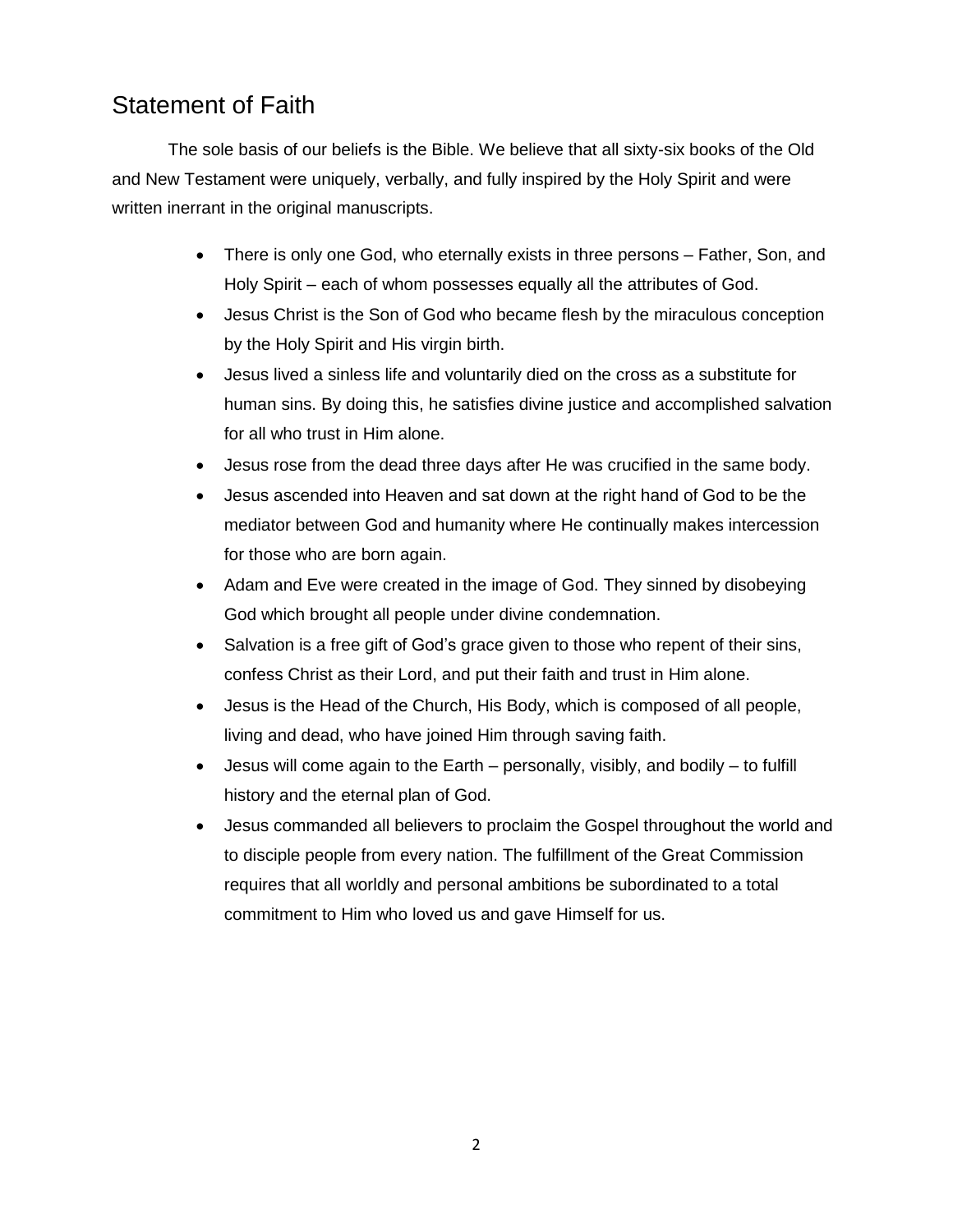### Notice of Non-Discrimination Policy

Farmers Christian Academy admits students of any race, color, national and ethnic origin to all the rights, privileges, programs, and activities generally accorded or made available to students at the school. Farmers Christian Academy does not discriminate on the basis of race, color, national and ethnic origin in administration of its educational policies, admissions policies, and scholarship programs, and athletic and other school-administered programs.

### Model Release

Any student's or parent's picture taken at a school function may be used in any Farmers Christian Academy publication, web site, etc.

### Biblical Principles

Bible study is recognized here as fundamentally important. It augments the study of all other subjects. Without knowledge of biblical truths, a student cannot be considered educated.

The Bible gives direction for life, and the only hope for the life to come. No other book can so enrich the minds and hearts of men as "The Book of Books." It has been said that a simple one word definition of education is "life." A person is not ready for life until they are ready for death. The Bible, God's Word, shows that the source of all life is Jesus Christ.

Therefore, the source of all education is Jesus Christ. "In regards to this great Book (the Bible), I have but to say it is the best gift God has given to man. All the good the Savior gave to the world was communicated through this Book. But for it we could not know right from wrong. All things most desirable for man's welfare, here and hereafter, are found portrayed in it."  $\sim$ Abraham Lincoln

Farmers Christian Academy uses the biblically based A.C.E. and ABeka curricula, which include Scripture memory passages and are designed to draw students to a deeper relationship with Jesus Christ—each designed to help students develop moral character and wisdom.

All Scripture quotations and passages are taken from the King James Version Bible.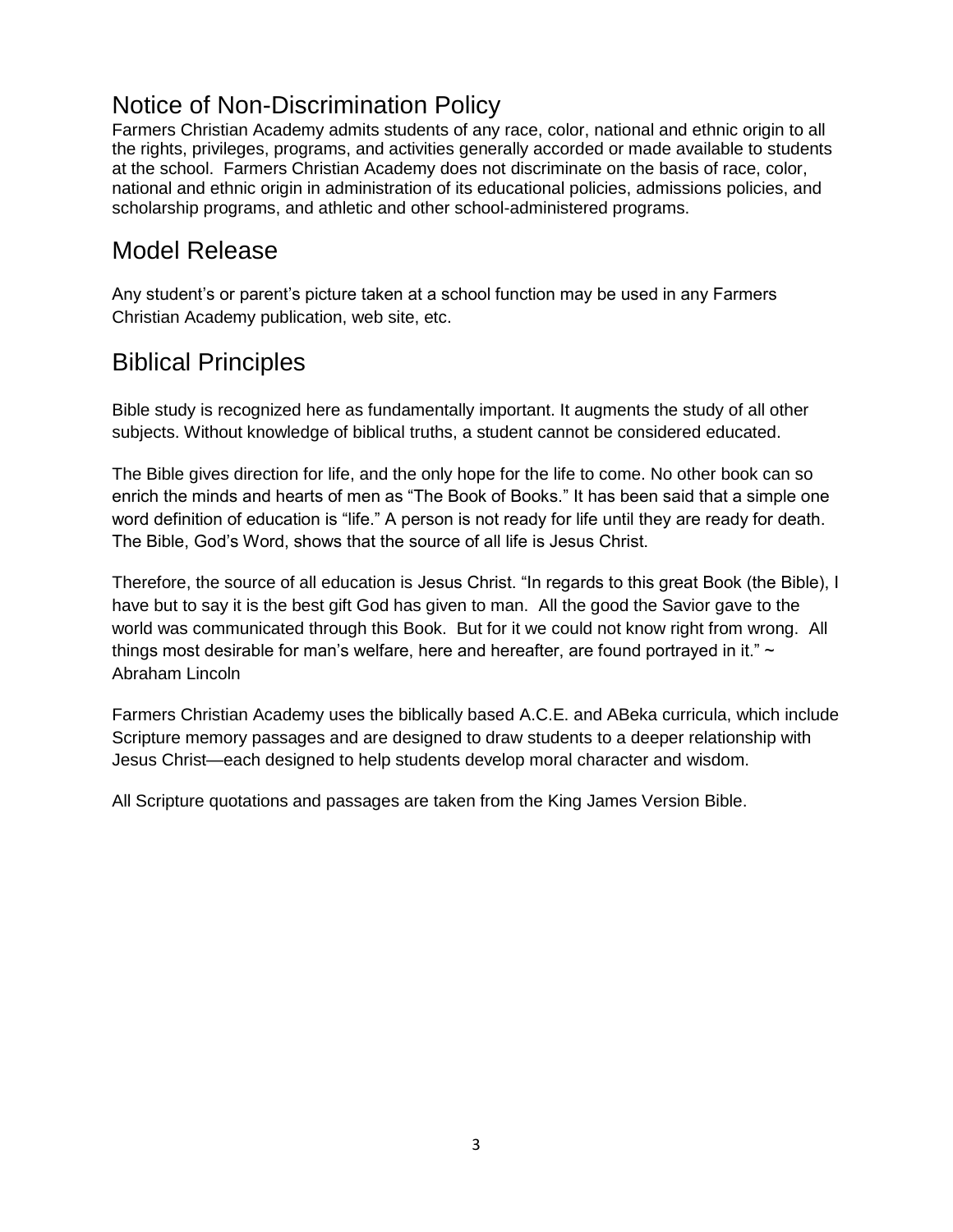### Parental Involvement

Volunteer work around the school benefits not only the school but also the parents' understanding of the ministry. Please feel free to contact the school if you are interested in volunteering in any capacity. All parents are welcome and encouraged to help with parties, field trips, and other special events. Prior arrangements are required to assist within the classroom on regular days of school. If you're unable to volunteer directly within regular school functions, please find ways to help with fundraisers. This helps keep our tuition as low as possible.

For safety purposes we have a "locked door" policy. Because of this we require anyone needing to enter the school building for any reason during school hours (8:00-3:20) to come to the office. Please DO NOT go directly to the classroom. Visitors need to wait in the office until gaining permission to enter the Learning Center.

- Parents talk with your child's teacher on ways you can get involved with the school. Let your child know how proud you are of all their accomplishments and hard work.
- Classroom parties are generally scheduled for Christmas and Valentine's Day.
- If you want to celebrate your child's birthday, you must bring supplies, food, etc. for everyone.
- Avoid handing out invitations unless every student in the class will be included.
- We strongly encourage parents to be fully involved in your child's education and supportive of your school.
- If you notice a problem, please don't complain or grumble in front of the children. Offer a solution! We want our kids to receive the best education and be proud of their school.
- Any fundraising ideas would be greatly appreciated.
- Report any changes in address or phone numbers.

**Remember - It takes the parents, church, and school to train up a child in the way he should go.**

### Admissions Policy

- Application and all enrollment forms, including immunizations, birth certificate and a medical history form must be completed in full and submitted to the school office accompanied by an annual registration fee.
- Any student transferring from another school must provide the name, and contact information of the school from which the child is transferring in order to obtain the student's records.
- Each student must reapply for enrollment at the beginning of each year.
- Applications are reviewed for acceptance by an enrollment committee.
- Applicant's academic balance, ministerial spirit, and citizenship are the qualifications considered in determining if FCA is right for each child.
- Each parent and student must sign a *Behavior Agreement* each year.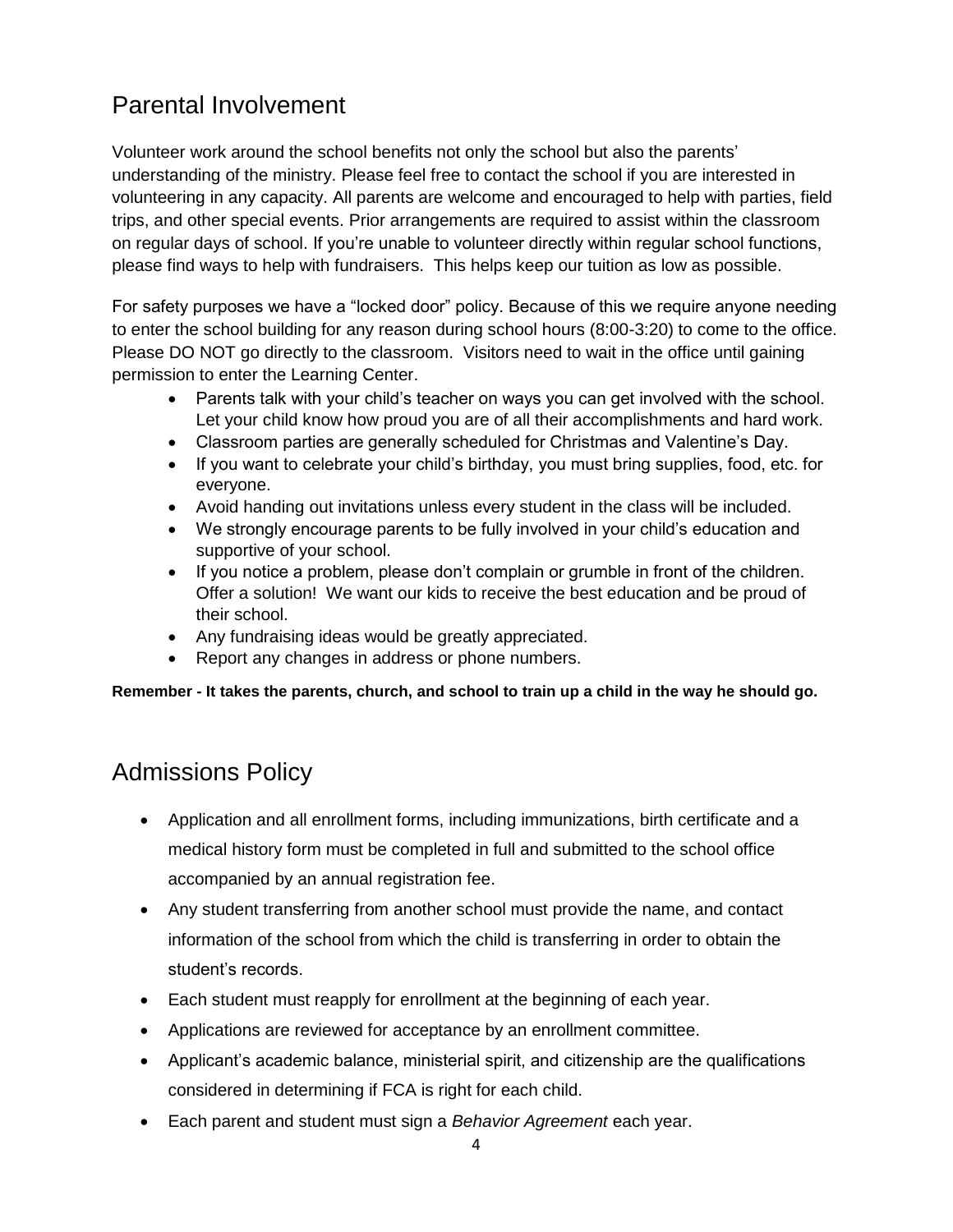### Parent Orientation

Prior to the start of each new school year, Farmers Christian Academy will hold a mandatory Parent Orientation. The policies, rules, objectives and more will be discussed at this time.

# Parent/Teacher Conferences

Parent/Teacher conferences are scheduled as needed or upon request by parent or guardian.

## Chapel Services

Weekly chapel services are held every Thursday for students and parents are welcome to attend. This chapel service illustrates to the students the importance of Christian education and how it relates to the ministry of the church. Local pastors and missionaries may be invited to speak. Students must bring their King James Version Bible, a notebook, and pen to all chapel services.

### Scripture Memorization

The Word of God is taught daily in each classroom and monthly Scripture memorization is required at Farmers Christian Academy. The Bible enhances the study of other subjects such as English, history and the sciences.

### Attendance

The school days are Monday through Friday from 8:00 A.M. until 3:20 P.M. Regular attendance is absolutely essential to successful school work. Absenteeism causes hardships for everyone involved; therefore, we require each parent to do your best to avoid unnecessary absences. Faithful class attendance is vital for a student's success. If a student is absent, we request that the parent call the School before 10:00 A.M.

If your child will be absent from school, please notify the school by telephone, (606) 780-1281 or send a note in advance, if possible. Parent notes for unforeseen circumstances will be excused up to (4) per semester or (8) per year. Doctor, dental, music and other appointments are to be scheduled after school hours, if possible. Notes from parents/guardians, or doctors must be submitted on the day of return following an absence. Medical absences with notes will be excused and up to 4 parent notes per semester, but **all missed work must be completed** unless it is physically impossible. Students should ALWAYS bring an excuse following any absence. Since students at FCA work at their own pace, **excessive absences put them behind, causing unnecessary frustration.** 

Because of the curriculum used at Farmers Christian Academy, attendance is vital to the complete education. Failure to attend school may result in a student's failure to complete the entire prescribed course of study for a given year. If a student has more than ten unexcused absences (10) in a given quarter, the administration reserves the right to withdraw the student from the Academy.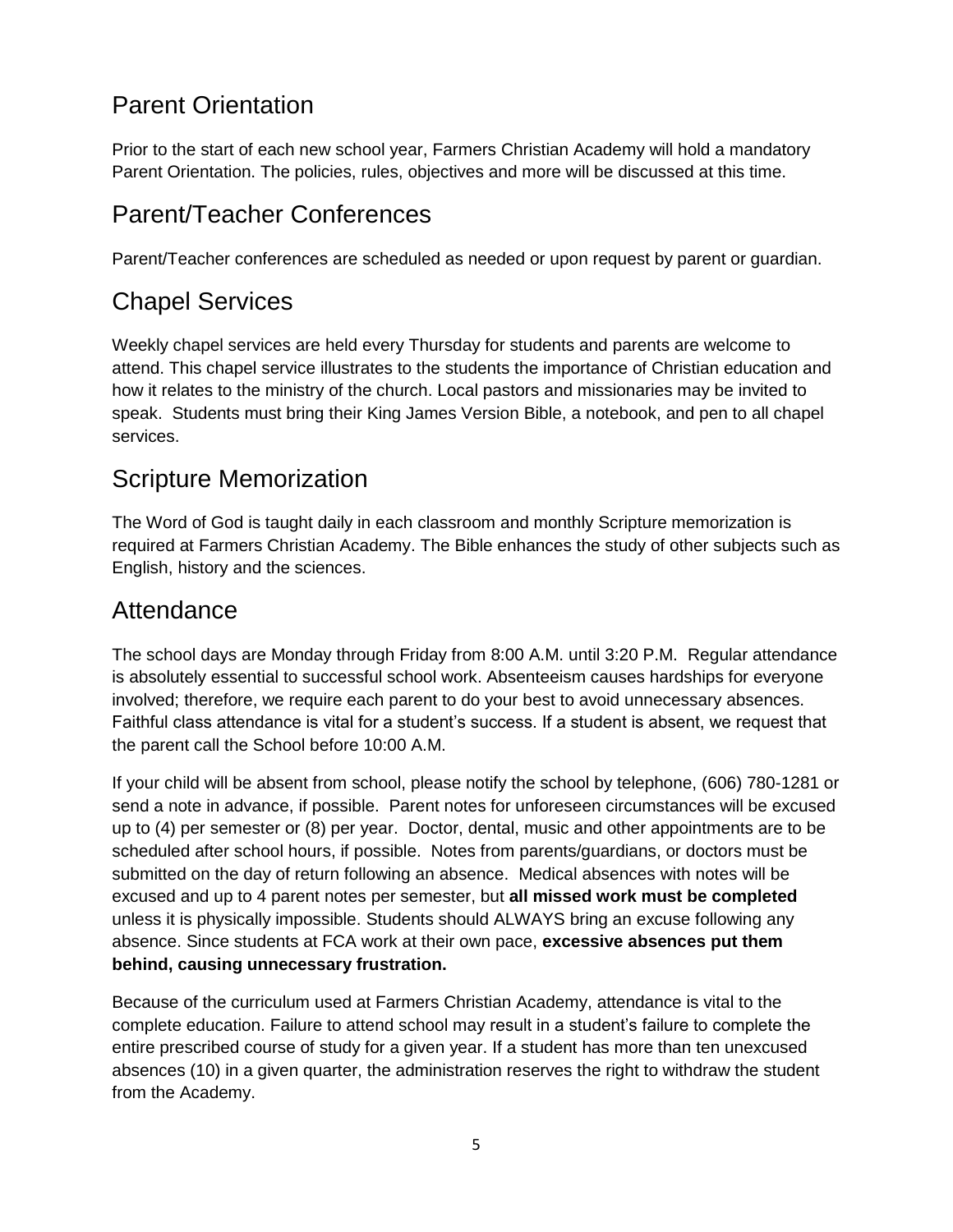# **Tardiness**

Punctuality is a character trait that we desire for each of our students. Habitual tardiness, much like frequent absenteeism, is detrimental to a student's academic progress. Students who arrive after 8:00 a.m. or leave before 3:00 p.m. will be will be considered tardy. (4) tardies are equal to (1) absence. (2) tardies are equal to 1/2-day absence. Any student with an absenteeism rate in excess of 10%, who also has more than 10% of yearly goals undone, will be reviewed by school board for re-enrollment.

The doors are locked at 8:05 A.M. every school day. Late students must stop by the office to obtain permission to go to the classroom for safety purposes.

# Drop-off and Pick-up

- When approaching the school building, turn left off Whispering Oaks Road toward school entrance and drive clockwise around building.
- School hours are from 8:00 a.m. to 3:20 p.m.
- Students may be dropped off any time after 7:30 a.m.
- Please **do not** pick students up until 3:20 p.m. unless you have an emergency.
- Students are to be picked up at the main doors upstairs at 3:20.
- Park in the church lot if you arrive early.
- A list must be provided of who may pick up your child.
- Any student arriving early must remain in their designated area.

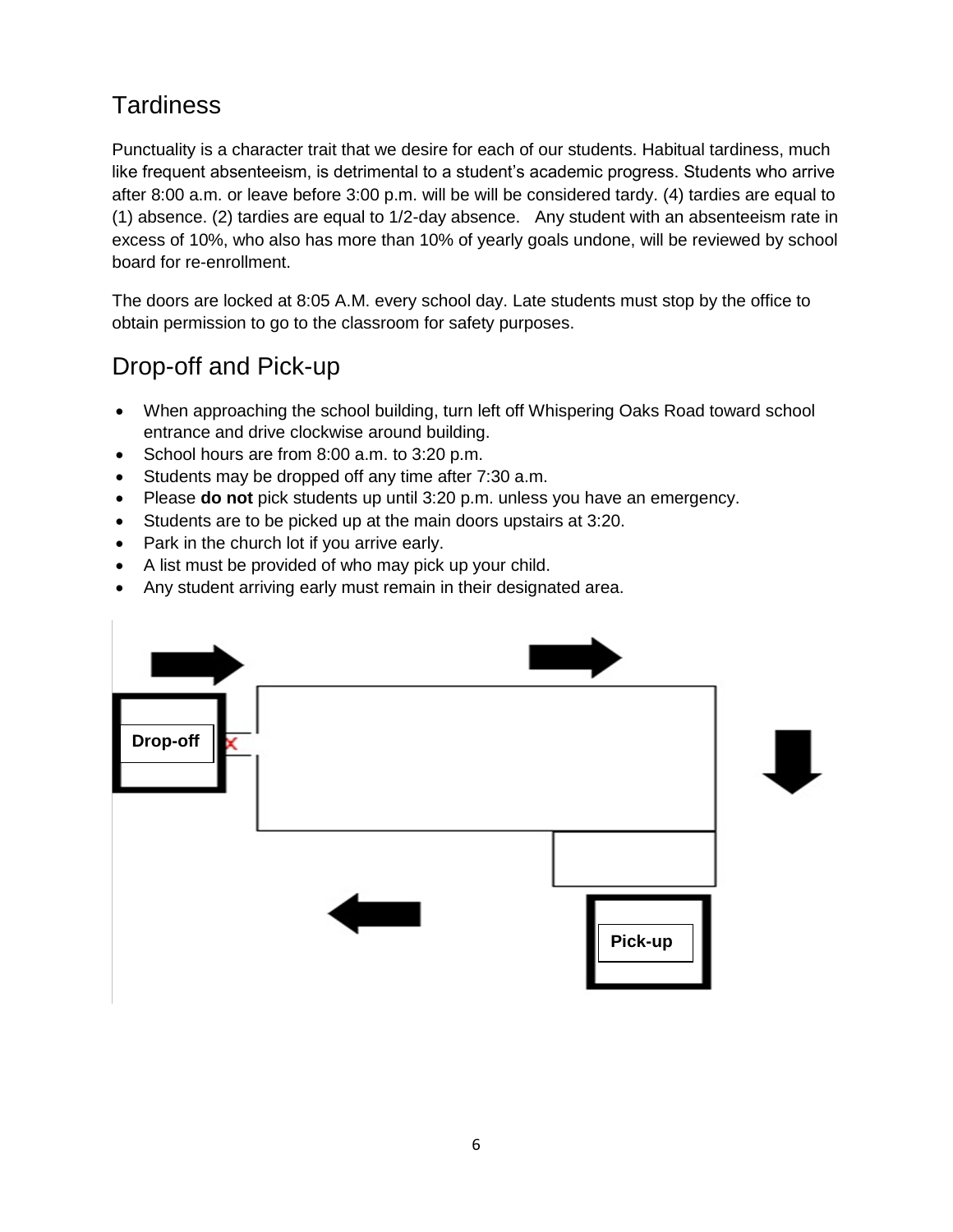# Social Networking

All students with any form of social networking account (i.e. Facebook, Instagram, Twitter, Pinterest, etc.) could be required to "friend," "follow," or using any other terminology make their social networking account open to the Administration and teaching staff of FCA.

Posting of any "inappropriate" comments, pictures, suggestions, etc. is prohibited. Such "inappropriate" comments, pictures, suggestions, etc. may lead to disciplinary action. Our goal is to be a true Christian school and avoid anything that may lead to negative opinions of our church or school. We carry the name of Christ, and we want to be careful to honor Him in every way.

# Standards of Conduct

We believe our students deserve a quality education in a safe environment. We hope to achieve this goal by promoting Christ-like social behavior and teaching respect for God, self and others. Our hope is that our students will become hard working, responsible and respectful citizens. We ask for your full support in making this a reality.

Students of this school are EXPECTED TO REFRAIN from talking about or engaging in cheating, swearing, sexual conversations, un-Christ like language, un-Christ like entertainment, vulgar and obscene gestures, vandalism, inappropriate physical contact or any un-Christ like behavior. Students who participate in such activities are subject to disciplinary action.

Students are expected to act in an orderly and respectful manner, being hospitable and friendly, and maintaining biblical standards of courtesy, behavior, cheerfulness, kindness, language, morality, and honesty. Students must agree to strive toward unquestionable character in dress, conduct, and attitude.

*"Let no corrupt communication proceed out of your mouth, but that which is good to the use of edifying, that it may minister grace unto the hearers."* **Ephesians 4:29.** "*Neither filthiness, nor foolish talking, nor jesting, which are not convenient: but rather giving thanks.*" **Ephesians 5:4**

Any student observing questionable activities or overhearing conversations which are contrary to the policies of this academy should immediately discuss the matter with a supervisor. THIS IS NOT TATTLING. "It has been said all it takes for evil to triumph is for good men to do nothing. "

*... To him that knoweth to do good, and doeth it not, to him it is sin."* **James 4:17**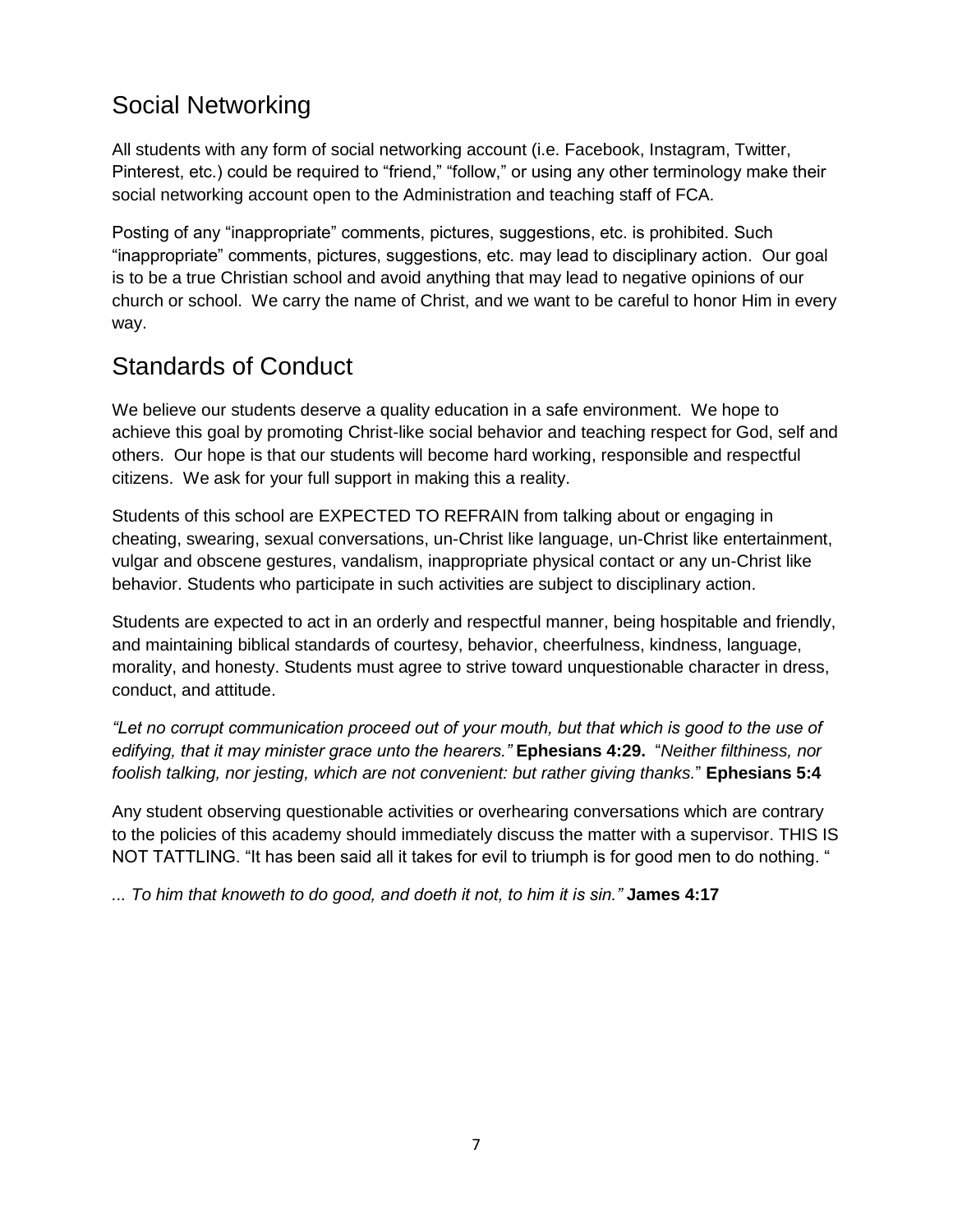### General School Rules

Undoubtedly, there are extenuating circumstances to almost every policy or rule. The administration of the school reserves the right to have the final authority on exceptions to any rule or policy. Any exception to the policy for one family or one situation will not be considered an exception to policy for all.

- Students are to speak respectfully to all administration, staff and volunteers. There is no back talking or arguing with teachers. This applies to any school related event.
- Proper and kind speech is expected. Vulgarity, profanity, swearing, teasing, belittling, and lying shall have no place at FCA.
- There is to be no talking or getting out of your seat during instructional time by a teacher or staff member. There are times in class when talking in groups, getting out of a seat, or carrying on a private conversation is permitted. These times are determined by the teacher.
- Uncontrolled actions or words that demonstrate a lack of self-restraint are always out of order. Things such as rough housing, wrestling, jumping, yelling, throwing things, passing notes, writing on or defacing school property, or running in the hallways are examples of uncontrolled actions.
- Certain areas of our campus are off limits to students. Teachers' desks and personal property, kitchens, closets, nurseries, or offices are areas that are generally off limits. This includes other students' desks as well.
- MP3 players, tablets, video games and any other electronic devices are not allowed to be used by students while at school or on activities unless previous arrangements have been made or these devices are being used for required school purposes. The use of cell phones by students is prohibited before, during and after school, while on field trips or after-school events or practices without permission. Any student in possession of a cell phone must keep it put away. The cell phone may be confiscated by the teacher, and parents may be asked to pick the phone up from school. Generally speaking, **KIDS WITH CELL PHONES AT SCHOOL HAVE AN EXTREMELY HARD TIME FOCUSING ON THEIR STUDIES!!!!!!**
- Students are not to show physical affection in any form at school or during schoolrelated activities. Any form of conversation of a sexual nature is inappropriate. Private or personal notes are not to be written nor passed.
- Our most important rule is that students maintain a Christ-like attitude at all times. Students must maintain a good witness while away from campus if FCA is to present a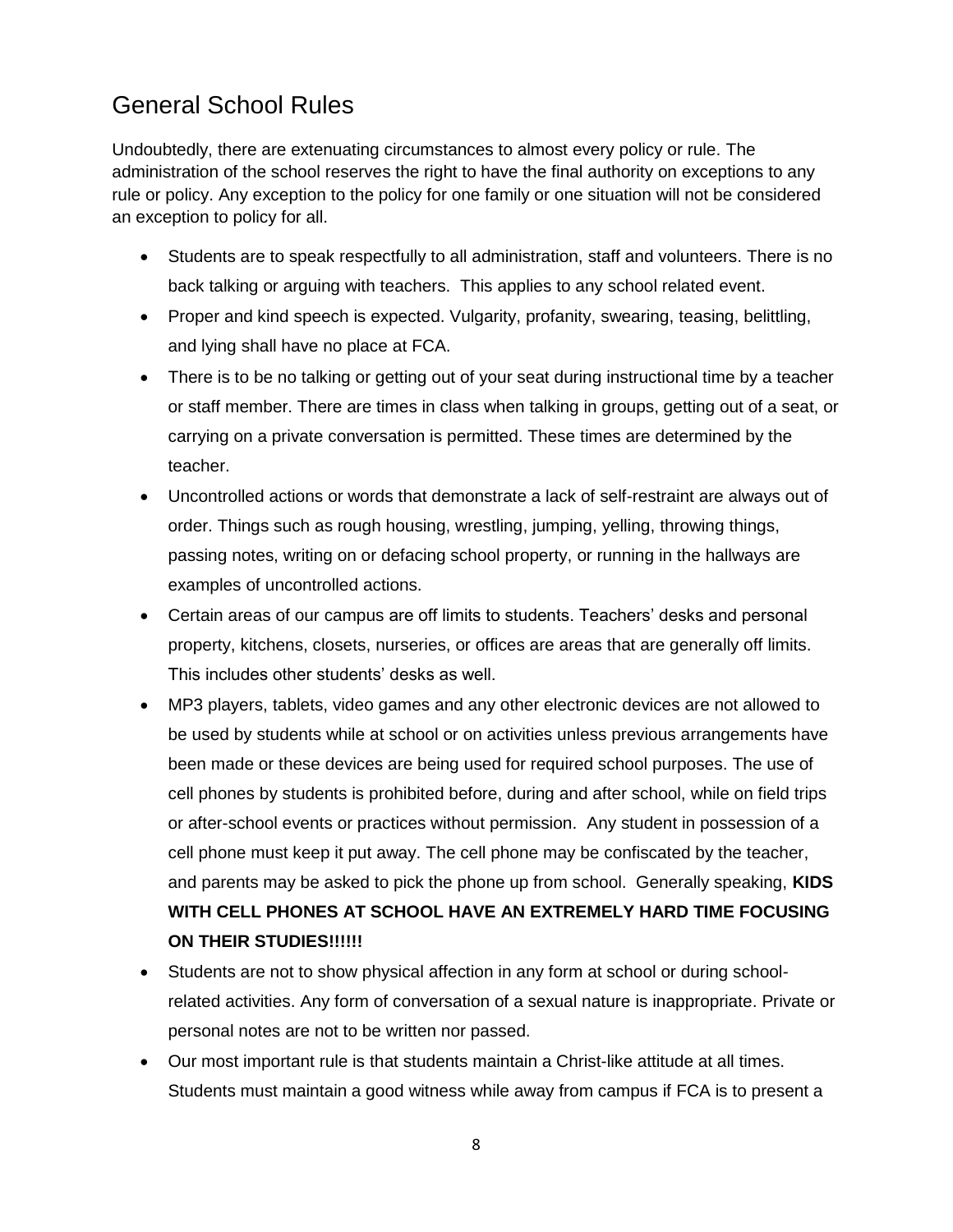good reputation in the community. Behavior of any kind that may damage this testimony while at or away from the school shall be subject to disciplinary action.

- Magazines, books, newspapers or any other printed or electronic material is not permitted, unless previous express permission has been given by the Administrator.
- Other age appropriate rules may be enforced by the administration and teachers of the academy as needed.
- A student's locker, desk or back pack may be searched at any time deemed necessary by the administrator, without prior notice being given to the student.
- Students will be held responsible for any damage to the premises.
- All objects considered a weapon (guns, knives, etc.) are strictly prohibited.
- No gum, eating, or drinking is allowed in the Learning Centers, except for fundraising purposes, class parties or teacher's discretion. Bottled water with a lid may be kept in a water bottle at the student's desk. Other drinks with **spill-proof lids** may be kept at the child's desk with teacher discretion for \$.50 a day.
- Students are asked to refrain from discussing grades, PACEs, and amount of work completed. Everyone is on an individual program, so this could cause embarrassment.
- Students are expected to use good manners.
- No horse playing, bullying, cheating or stealing.

#### **We will honor the Golden Rule and treat others the way we like to be treated – with kindness.**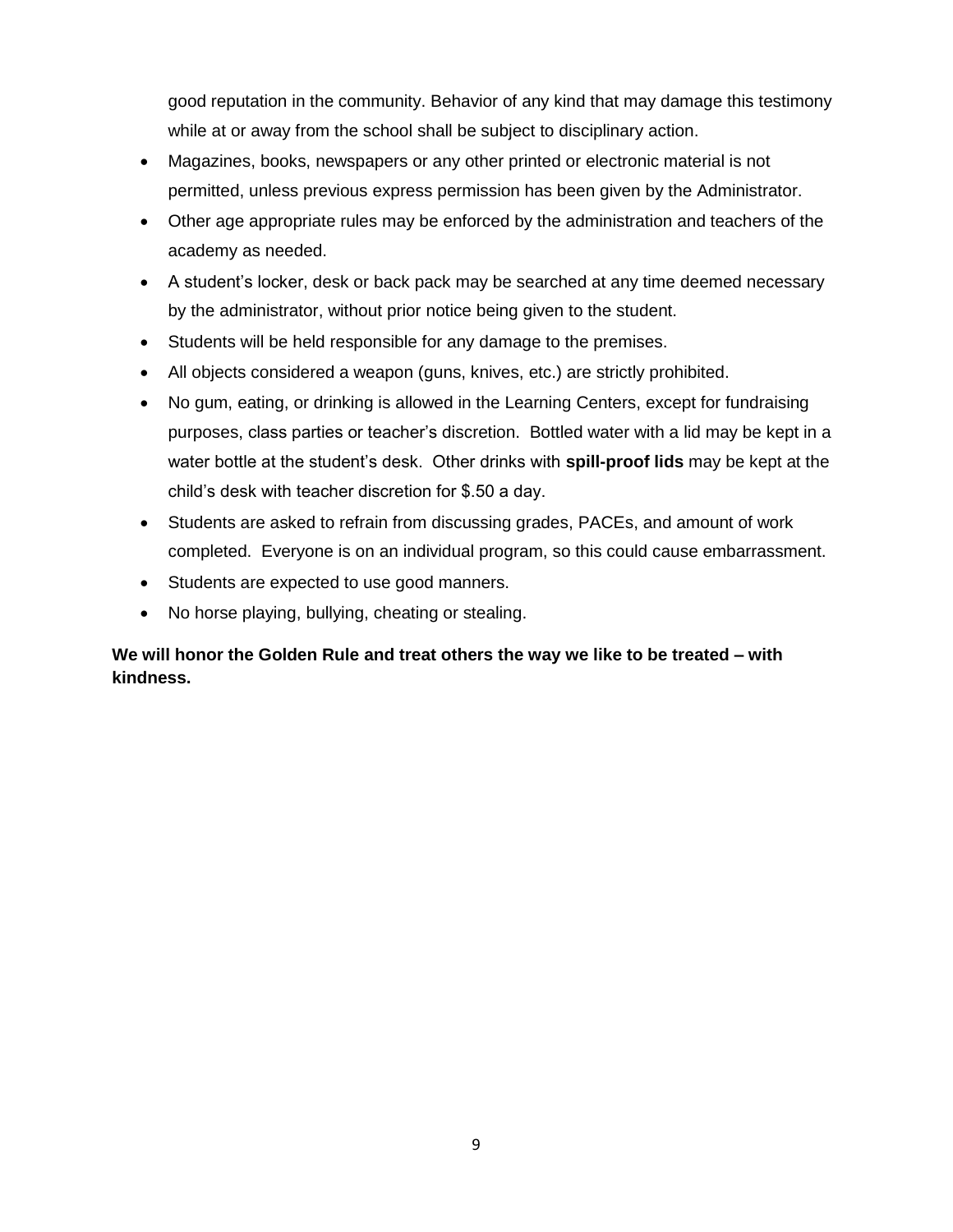### **Discipline**

#### **The primary rule is "Study hard and always do your best."**

All children will be disciplined firmly, but with loving kindness and instruction.

Merits, demerits, incentives, and privileges are the primary disciplinary tools used at FCA.

Incentives are ineffective without parental support. Parents please do not allow your child to be absent from school on Fridays and please do not pick them up before "Fun Friday" begins if they did not earn enough green dots to participate. Students not earning enough homework "green dots" will continue their studies until school is dismissed.

The "Law of Kindness" is our standard guideline. Name calling or teasing are not allowed. Students are reminded to encourage and uplift each other. No tolerance will be given for any student who is disrespectful to teachers or staff. Foul language or filthy communication will not be tolerated at any time.

All homework must be completed and mistakes corrected. Any student with undone homework will not be attending break until old work is completed. Ask your children to see their homework notebooks each night. Sign only when you know all homework is completed. **We must work together** to ensure each student gets the best education. Students whose parents closely monitor academics ALWAYS do better.

Farmers Christian Academy is not a corrective institution; consequently, we ask that a child not be enrolled with the idea that he will be "reformed". We are here to work with the home, but NOT to take the place of parents who have experienced difficulty in fulfilling their roles. Let's all work together at home and at school to teach Christian values and good manners to our children.

If your child does come home complaining about a policy or discipline, please follow this procedure:

1. Support the administration and call the school for all the facts. It's always best to get both sides.

2. Realize the school has reasons for all rules and that they are enforced without partiality.

3. Middle school and high school students, in particular because of their influence on younger children, are trained to adhere to the academy's philosophy and Biblically-based program. Such adherence includes abstinence from unbiblical practices.

 No dating relationships are permitted at school. Boys and girls must observe the one-foot rule at all times.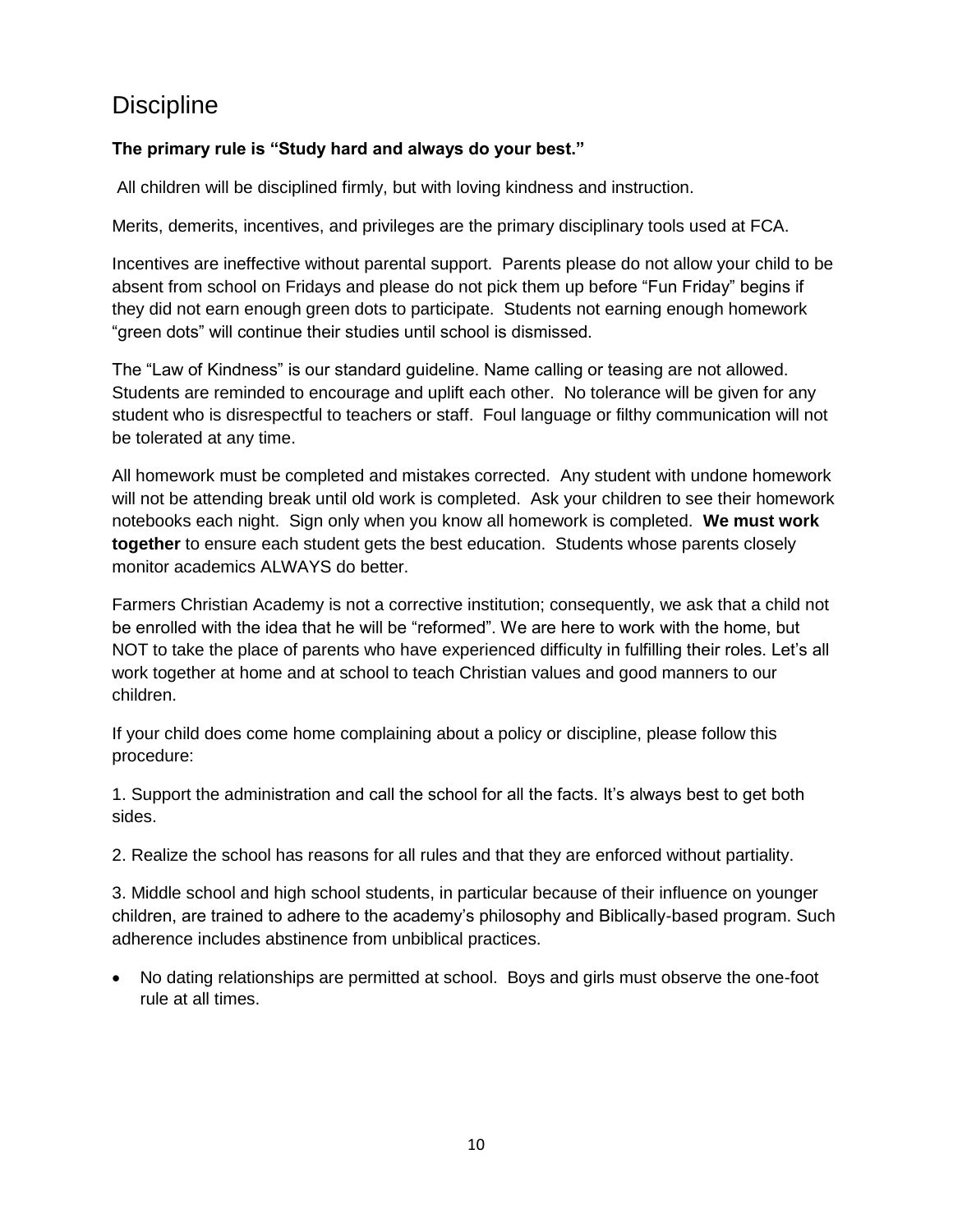# **FARMERS CHRISTIAN ACADEMY**

# Dress Code

Our goal is to create a learning environment in which academic excellence, professionalism and Christian character is emphasized. THE SCHOOL ADMINISTRATOR RESERVES THE RIGHT TO DETERMINE WHAT IS ACCEPTABLE OR UNACCEPTABLE.

#### SHIRTS

- Solid color polo shirts monogrammed on the left side are **ALWAYS** to be worn. Monogrammed hoodies or jackets may not be worn in place of polo shirts.
- Uniform shirts or jackets may be purchased through the school. Prices are posted in the office.
- Solid colors only: no words, emblems, designs or patterns.

#### PANTS/SKIRTS

- Pants, shorts or skirts must cover the knee. These should be work stock clothes no denim, sportswear, skinnies or jeggings.
- Leggings may be worn underneath skirts but may not be worn in place of uniform items.
- Solid colors only: no words, emblems, or designs.
- No tight or form-fitting clothing.

#### **OTHER**

- Girls ONLY may wear small earrings.
- No hats in buildings, body piercing, or tattoos of any kind.
- No unnatural hair fads, extreme make-up, or excessive jewelry.
- Please send gym shoes for breaks.
- Parents, do not send your children to school dressed inappropriately.

#### **Our goal is to honor God while creating a working environment free of distractions.**

### Dress Code Violations

Teachers will note violations of dress code standards. Students will have a corrective action note sent home for the parents regarding the dress code violation. Obvious violations of the dress code may necessitate that a student remain in the school office until the parent(s)/guardian(s) bring a change of clothing. Areas of subjectivity are left to the discretion of the supervisors and administration. The dress code is presented in detail so that our school families will have a clear understanding of the standards agreed to when students are enrolled in the academy.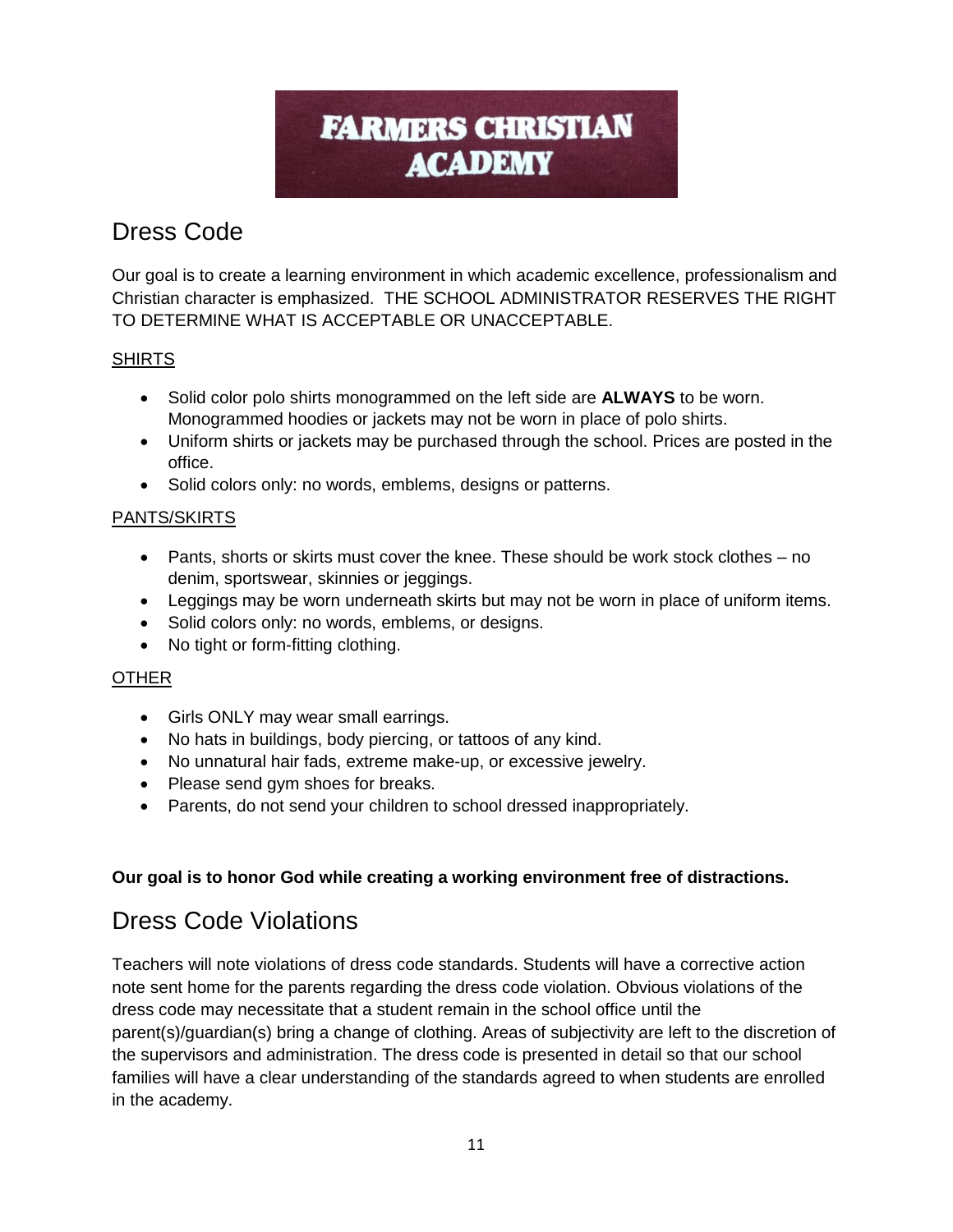### Corrective Measures for Unacceptable Conduct

Remember: Our **GOAL** is to have a **CHRISTIAN SCHOOL.** Each parent and student will be required to sign a *"Behavior Agreement."* If a student's behavior violates the *"Behavior Agreement,"* the student will be reminded and/or reprimanded. A student who receives a Corrective Action Notice will have the notice signed by parents and return it to the teacher. Following is a list of unacceptable behaviors and consequences / corrective measures:

**Cursing/Off-Color Language** – 1, 2) reminder and lose break. 3+) 1-day ISS and CAN.

**Cheating/Stealing/Lying** – 1, 2) reminder and lose break. 3+) 1-day ISS and CAN. Stolen property must be repaid, and 1-day ISS.

**Undone Homework** – Parents can excuse up to 6 times a semester. No break until completed. 7+) CAN.

**Cell-Phone Use At School** – 1, 2) Phone will be confiscated with a reminder. 3) Parent pick up phone. 4+) 1-day ISS, parent pick up phone and CAN.

**Dress Code** – 1-4) reminder and lose breaks and group activities. 5+) work in a separate room or be picked up and CAN. \*Appropriate uniform attire can be brought to school.

**Illegal Substances / Weapons** – 1) 3-day suspension; meet with board and / or law enforcement official and decide on expulsion.

**Hitting/ Mistreating Others** – 1+) 1-day ISS with apology and 2x CAN.

**Name Calling / Bullying** – 1-3) Reminder, lose break, and apologize. 4+) Lose breaks for the day, separate lunch and CAN (2x CAN for bullying).

**Disrespect** – 1-3) reminders, lose break, and apologize. 4+) lose break and CAN.

**Complaining/Grumbling** – 1-3) Reminders. 4+) P/T Conference and CAN.

**Unexcused Absence** – 4 parent notes per semester; 8 per year. Sit out 1 break if no note. No green dot for unexcused absence. CAN for each absence over limit unless full day's work done.

**Vandalism** – Pay for damages. 1, 2) Sit out 2 breaks and CAN. 3+) 1-day ISS and CAN.

**Any Mean/Harmful Behaviors** – teacher discretion

Any student receiving 25 CANs within one semester will receive 3-days ISS. If student earns another 25 CANs before end of school year, he will be dismissed from the school. At the administration's discretion, he may be allowed to continue school for the remainder of the year as a home school student while paying full-time tuition.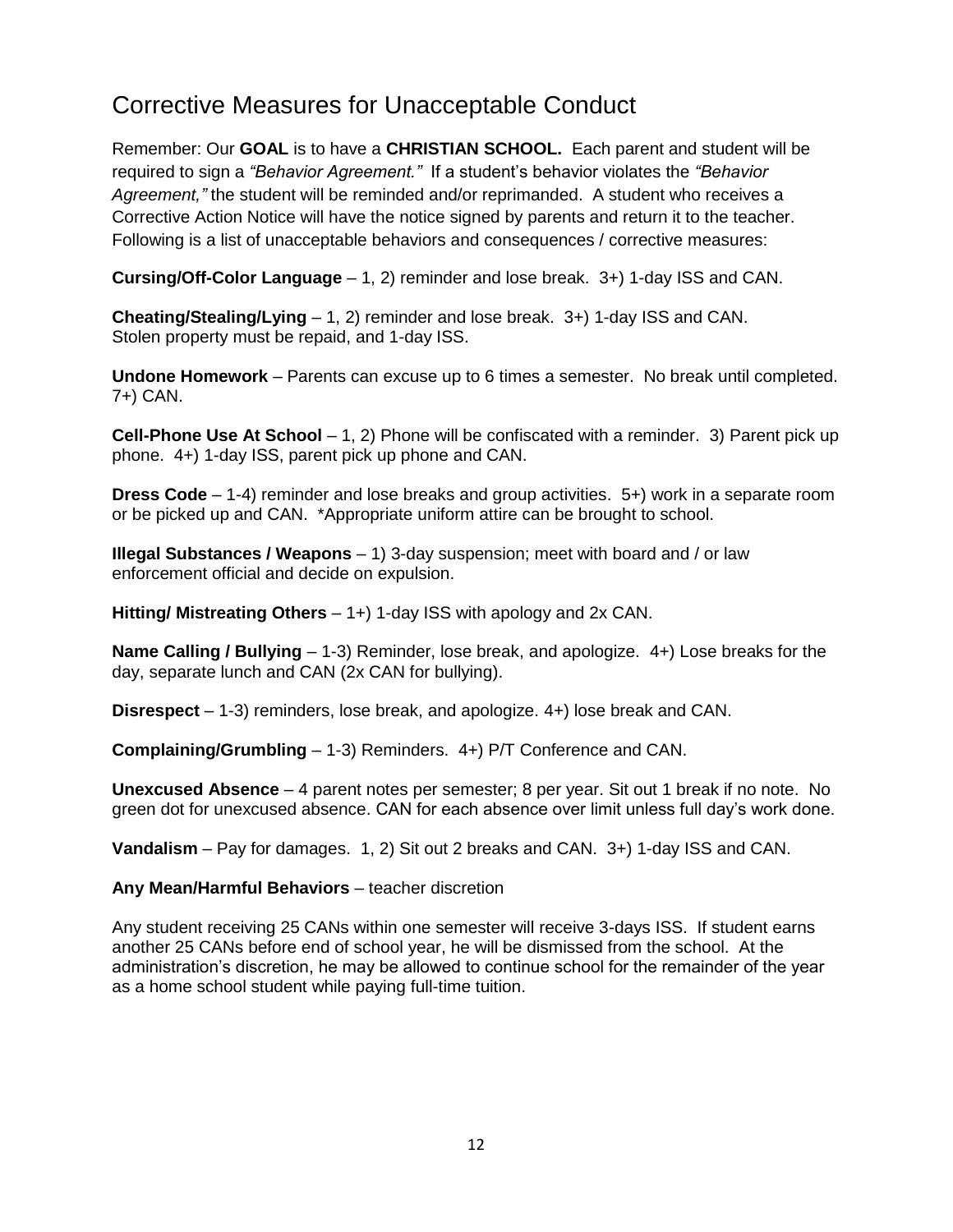### **Withdrawals**

All withdrawals from school must go through the office. Parents may withdraw a student for any reason. The school also retains the right, for any reason, to ask student(s) to withdraw, with a seven (7) day notice.

When a child is withdrawn from school the following policies shall govern that withdrawal:

REGISTRATION FEES obligate the school to hold a place in the Academy for the student. These fees are non-refundable and are charged each year for new and returning students.

TRANSCRIPTS will not be released until all books are returned and all bills paid in full. The administration reserves the right to make exceptions to this policy on an individual basis.

### Medical Guidelines

No staff member will be allowed to administer any medication without authorization in writing by a physician. The medication must be properly labeled. If the academy does not receive written authorization, it will be necessary for a parent(s)/guardians(s) to stop by and personally administer the medication. All medication must be kept and administered at the school office, except in case of emergency (i.e. Epi-pen, inhaler, etc.).

It will be necessary to bring your student's health reports to the office prior to the first day of school. No child may be admitted to class until this is completed as required by law.

### Illness or Incapacity

If a student has a fever or any contagious illness, he should not be sent to school. If the student is sent to school under such circumstances, the parents may be called to pick him up. If a parent, legal guardian, or emergency contact cannot be reached, professional care may be sought, and an injured or ill student may be transported via ambulance to the hospital to receive appropriate medical attention.

If for some important reason, a student is not able to participate in regular school activities, the school must be notified in writing by a physician of the nature of his incapacity and the probable length of its duration.

### Communicable Diseases

Upon having the following diseases or conditions listed below, a student must have written consent from either a physician or the Health Department to return to School:

| AIDS             |  |
|------------------|--|
| <b>Bedbugs</b>   |  |
| Chickenpox       |  |
| Conjunctivitis   |  |
| Head Lice        |  |
| <b>Hepatitis</b> |  |

 $\overline{A}$ 

Impetigo Influenza **Measles** Mononucleosis Mumps Pinworms

Ringworm Salmonella **Scabies** Scarlet Fever **Streptococcal Tuberculosis** 

Upper Respiratory Infection Whooping Cough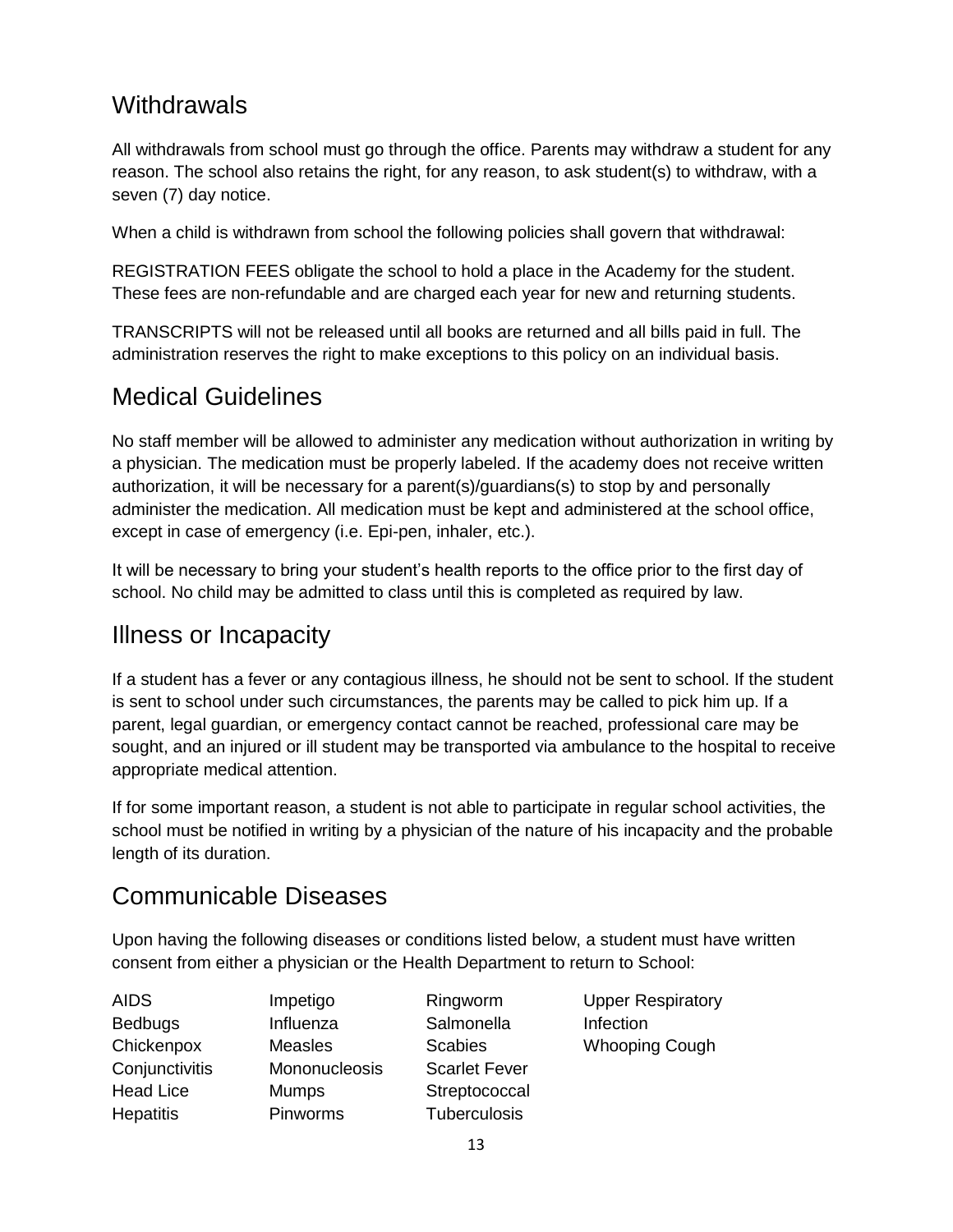# Requirement to Report Suspected Child Abuse

Kentucky law requires that any child care custodian, medical practitioner, or employee of a child protective agency who has knowledge of or observes a child in her professional capacity or within the scope of his or her employment whom he knows or reasonably suspects has been the victim of child abuse to report the known or suspected child abuse to a child protective agency immediately or as soon as practically possible and to send a written report thereof within 36 hours of receiving the information concerning the incident.

Reasonable Suspicion "occurs when "it is objectively reasonable for a person to entertain such a suspicion, when based upon the facts that could cause a reasonable person in a like position, drawing when appropriate on his or her training and experience, to suspect child abuse."

# Health Forms and Certificate of Immunization

KRS 158.035 states no child shall be eligible to enroll as a student in any public or private school without first presenting an Immunization Certificate. The following criteria must be met:

An original Immunization Certificate must be provided to the school. You may obtain a certificate from the doctor's office where your child received their shots. All shots received by your child from infancy to the present must be listed on the Certificate. **An Immunization Certificate must have an expiration date**.

An eye exam and dental record are required for all Preschool students. Please provide medical/insurance information in case of an emergency.

### Property Searches

The school staff, with probable cause, has the right to search any student's automobile, backpack, purse, pocket, lunch box, locker, desk, or person. This will always be performed within the guidelines of Christian modesty.

# Student Relationships

Farmers Christian Academy does not permit any relationship, beyond that of friendship, between students. We do encourage wholesome friendships between boys and girls. Improper conduct such as hand-holding, kissing, or any bodily contact is not acceptable at any time while at school, or any related functions.

Failure to uphold this policy will lead to a Parent/Teacher Conference and an agreement will be reached on how to solve the problem.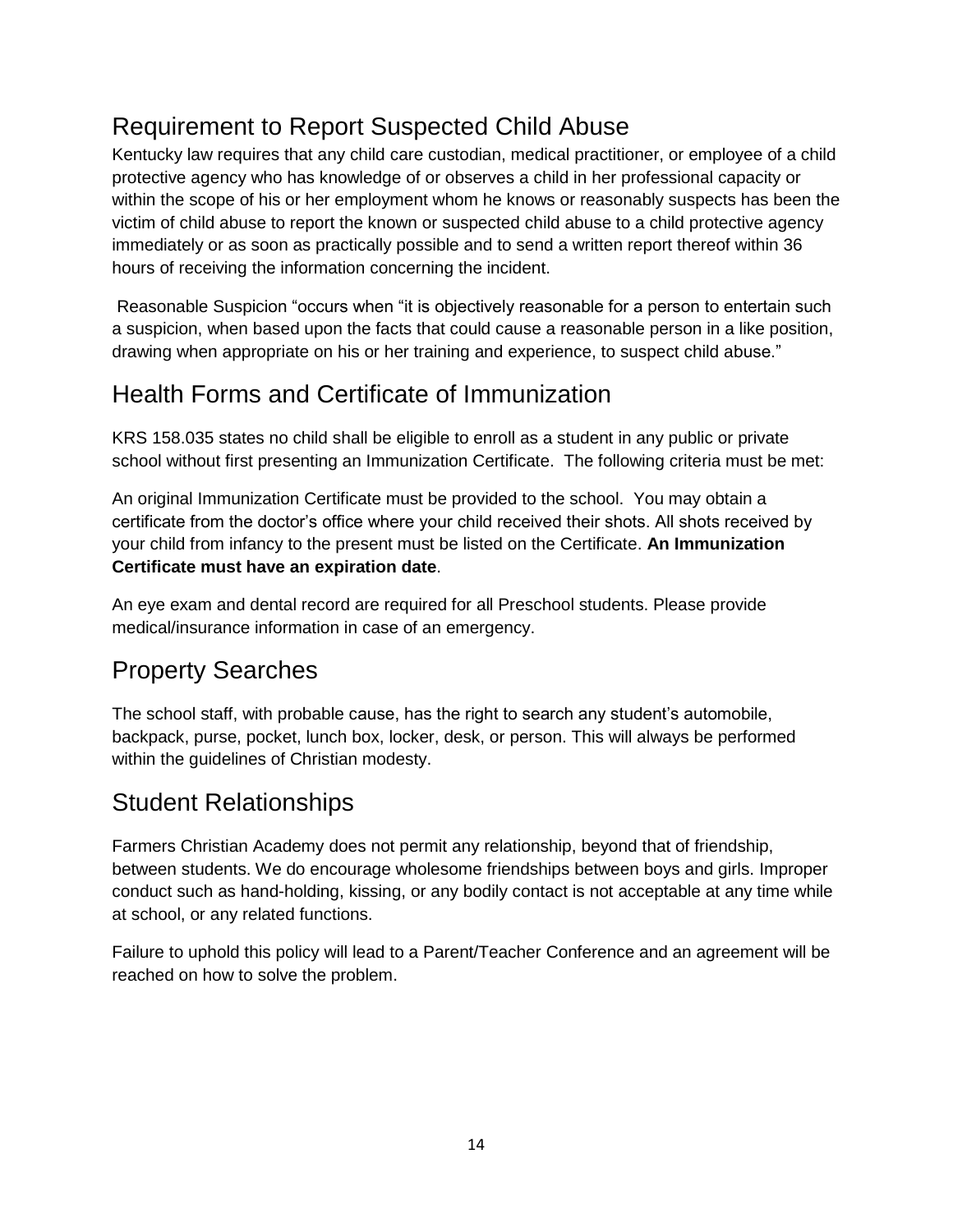# Financial Information / Tuition

Tuition rates are set by the administration each year. Farmers Christian Academy's annual budget is dependent upon student tuition, fundraisers and gifts for operating expenses. All contributions are tax deductible.

Tuition payments are not tax-deductible. No refunds of tuition payments, even if paid in advance, will be issued for any student that is expelled from the academy. No refunds of tuition payments will be issued for the month a student withdraws from the academy.

- Each family enrolling must pay a non-refundable registration fee of \$80.00 for each new school year.
- Tuition for students is \$220.00 per month, \$25.00 less for 2nd child, 3 or more \$100.00 each. Tuition for House of Prayer members is \$195.00 per month, \$25.00 less for 2nd child, 3 or more \$100.00 each.
- Payments are made for **TEN** months, beginning in August and ending in May. Tuition is due on the tenth of each month.
- If a payment is made late, a \$20.00 late fee will be assessed. If payment is 30 days late, **KEEP YOUR CHILD AT HOME UNTIL TOTAL BILL IS PAID.** Please be honorable with payments and late fees!!
- A supply list will be provided at the beginning of the school year. Additional supplies may be needed during the school year.
- On March 1st, a one-time testing fee of \$27.00 will be charged. High school students taking Spanish, biology, physical science, chemistry, Algebra I or geometry must pay \$10 each year.
- If paying by check, please note student's name on memo line.

### **Lunch**

- Students are responsible for bringing their own lunch.
- Pre-school / Kindergarten will also have a snack.
- Keep lunches simple (i.e. when sending ramen noodles have them pre-cooked in a bowl so they only need re-heating).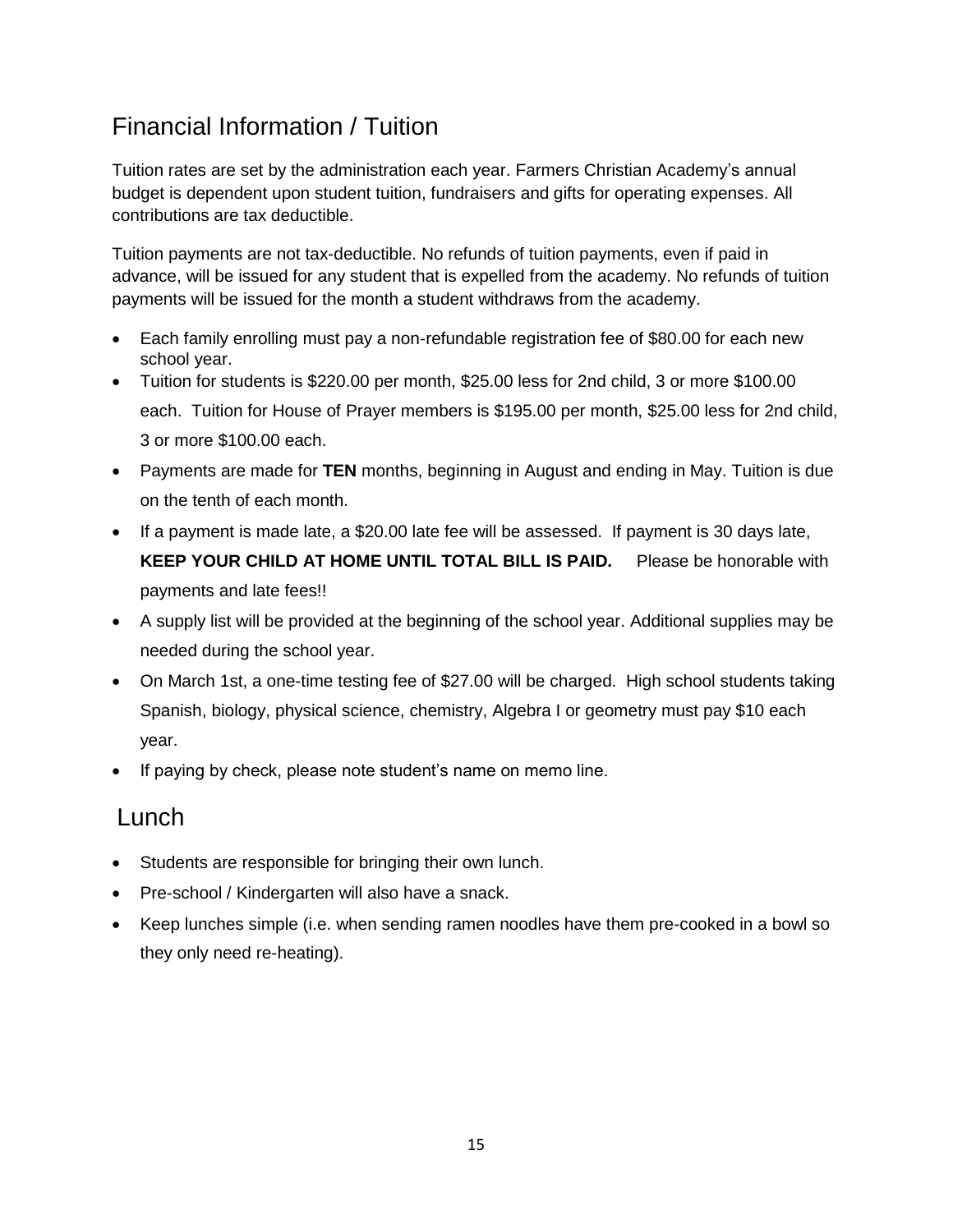# Diagnostic Testing

This is an instrument used to identify a child's academic achievement level in relation to PACE's. Diagnostic tests are available for Math, English, Reading, and Word Building. New students entering into the 2nd-12th level learning centers are required to take the Diagnostic Tests. We do not have a program at any level for students who do not speak, read, or write English. Therefore, we do not admit such students in the Academy.

### Inclement Weather

Farmers Christian Academy's goal regarding possible weather closures is the safety of all students and family members. Therefore, we reserve the right to cancel school for inclement weather, if the administration deems it unsafe.

School closing announcements will be made by local television stations: WLEX, WKYT and WTVQ.

### **Computers**

All students are given opportunity to learn how to use computers. Each high school graduate is expected to be computer literate. Students are given computer time each week to enhance computer proficiency. Programs, such as Readmaster, WordBuilder, MathBuilder, TypeMaster, and other programs are designed to enhance the student's overall academic performance. These programs are used daily in the classrooms. Foreign language is also taught on computers using the Rosetta Stone program, as well as PACEs.

### Progress Reports

The grading system of our school is designed to give parents a true indication of the student's progress or the lack thereof.

Progress reports are handed out on the Tuesday following each nine-week period. The report is to be signed by the parent and returned to the school by Friday.

# Setting Goals

- Students will set daily goals. A PACE should be completed within twelve (12) days or less.
- Everyone must receive an 80% on each test to pass.
- Incentives will be offered for students achieving weekly goals and honor roll.

\*PARENTS – Your close attention is necessary to ensure that your child finishes on time.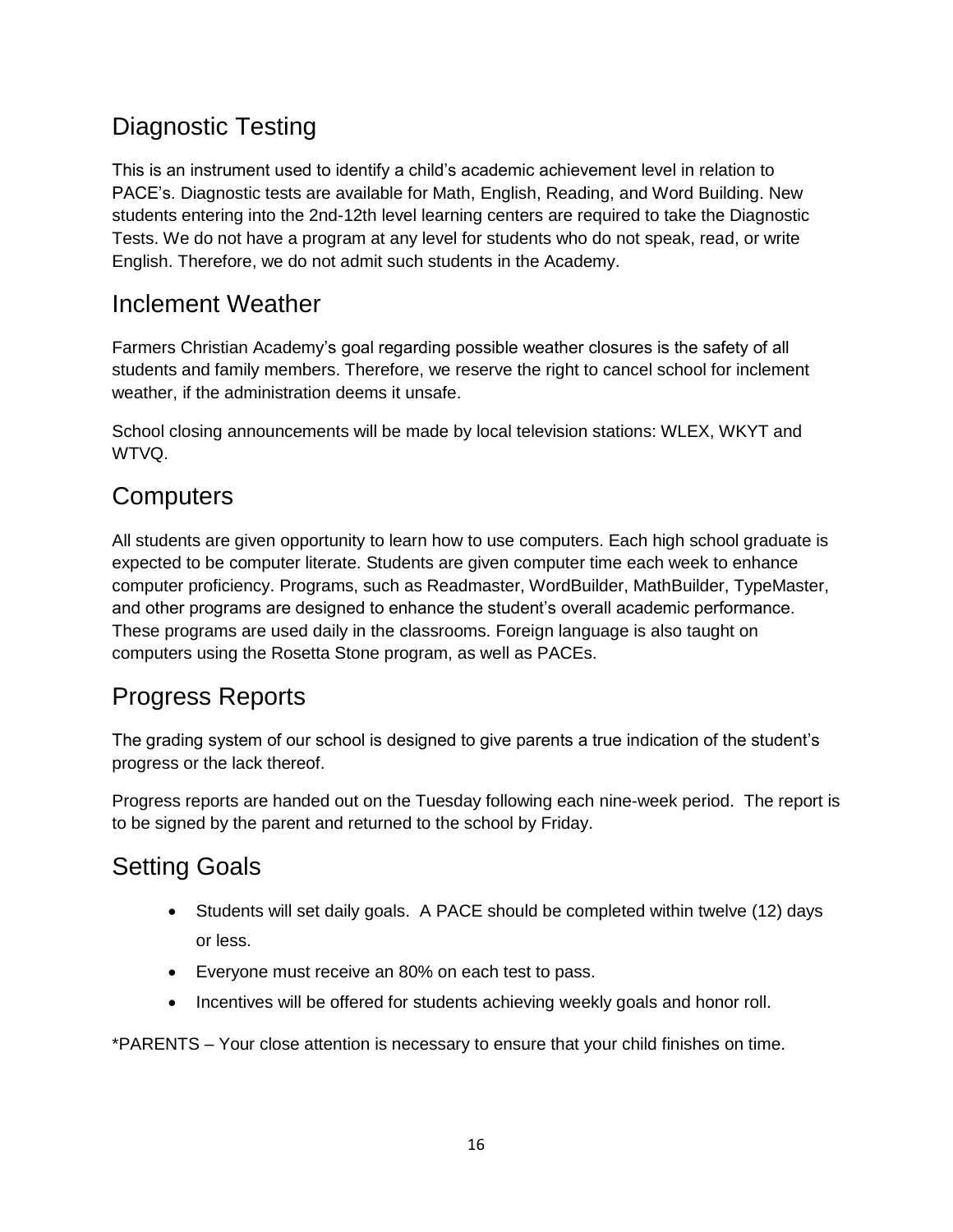# Grading

We strive to maintain the highest quality of education. We believe that only the highest quality is honoring to our Lord and Savior Jesus Christ. The following grading system will be followed:

- $A = 94\% 100\%$  $B = 88\% - 93\%$
- $C = 80\% 87\%$

### Homework

The responsibility for scholastic achievement is placed on students. The goals set by the student and reviewed by the supervisor usually are no more than the student is capable of completing during the school day. Should the student not meet his goals for that day, he will be required to complete the work at home.

Every attempt will be made to complete the required work within the school day. However, should the student have homework, a Homework Slip giving the pages to be completed will be sent home. The slip is to be signed by the parent and returned the following day. Please provide a notebook for your child to carry back and forth listing homework assignments.

If the homework is not completed, the student will not be allowed to participate at break until the work is completed.

It is the student's responsibility to complete the homework and have the parent sign the slip, but encouragement from the parents is very helpful. The parents should provide each student with homework a designated area, free from distractions, with enough light, and a reasonable amount of time to complete the homework. TV watching, telephone conversations, etc. should be limited to promote better and more complete work. Parental help with homework is encouraged if students don't understand a concept, but parents should insist that the students do the actual work themselves.

Students need to have yellow boxes, check-ups and quizzes signed by the teacher before leaving school if done for homework. Students will be quizzed over vocabulary words and definitions. Projects are to be completed at home before each pace is completed. All self-tests and tests must be completed first thing each morning.